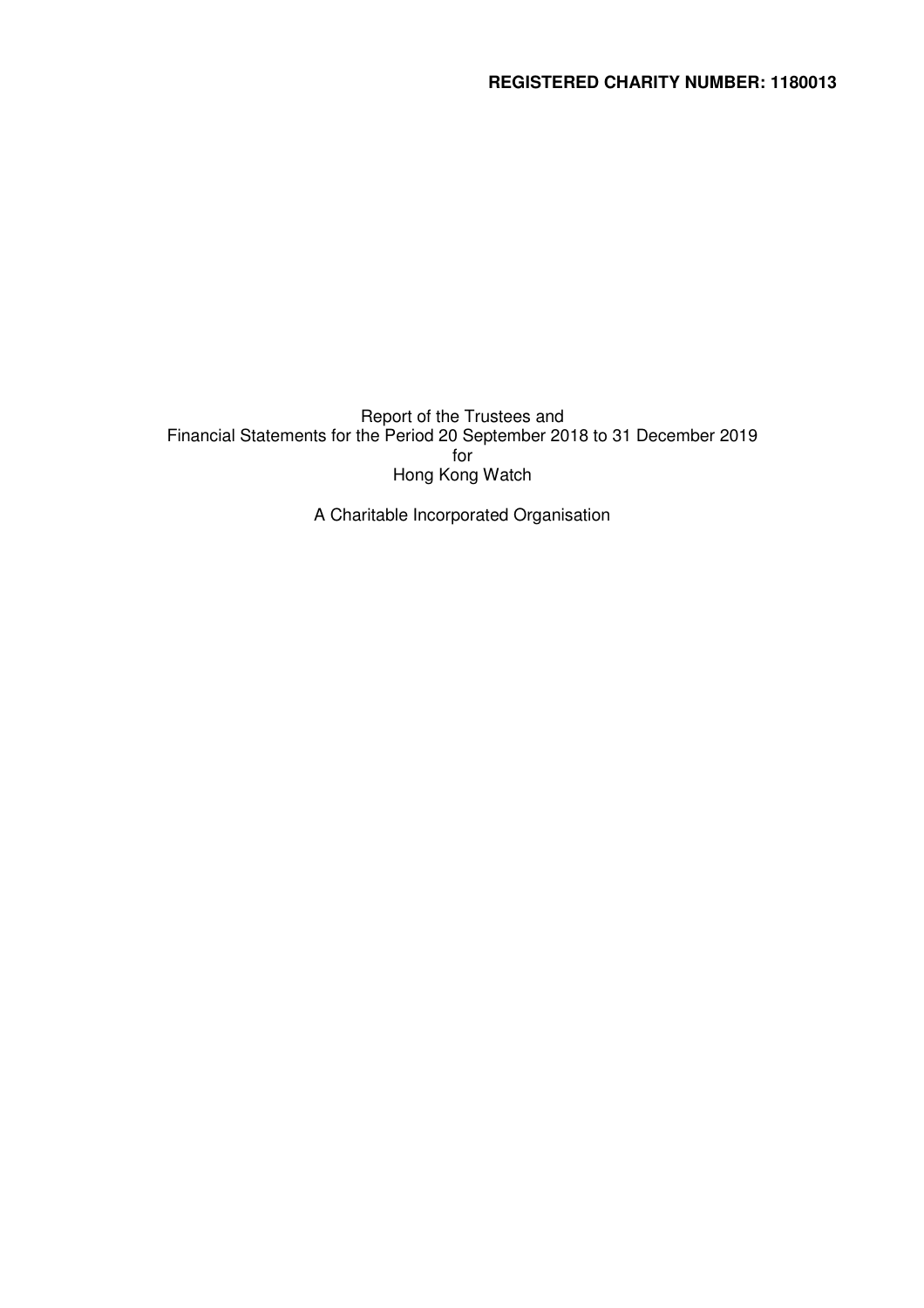# **Contents of the Financial Statements for the Period 20 September 2018 to 31 December 2019**

# Page

| Report of the Trustees                     |          |
|--------------------------------------------|----------|
| Independent Examiner's Report              | 12       |
| Statement of Financial Activities          | 13       |
| Balance Sheet                              | 14       |
| Notes to the Financial Statements          | 15 to 16 |
| Detailed Statement of Financial Activities |          |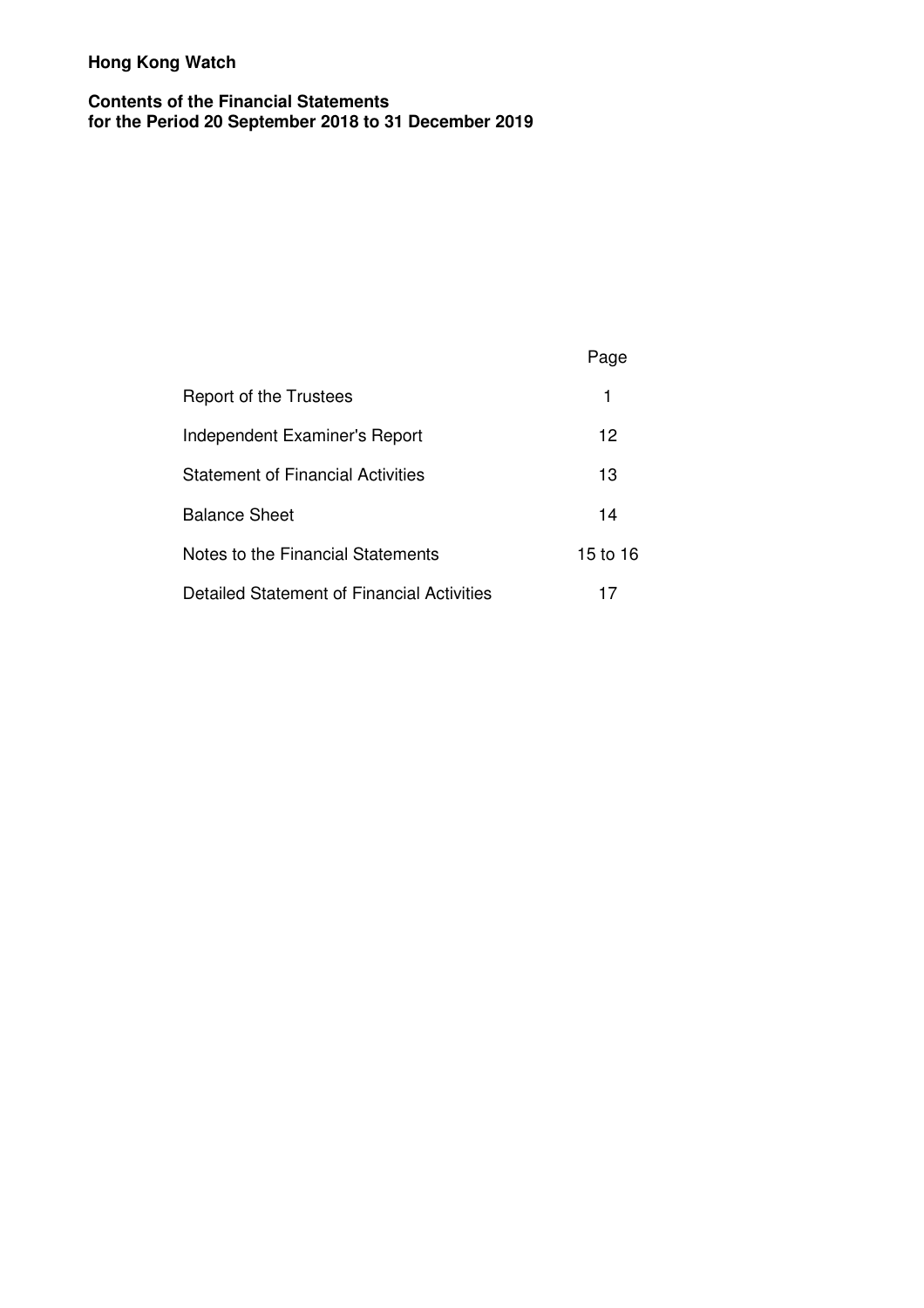#### **Report of the Trustees for the Period 20 September 2018 to 31 December 2019**

The trustees present their report with the financial statements of the charity for the period 20 September 2018 to 31 December 2019. The trustees have adopted the provisions of the Statement of Recommended Practice (SORP) 'Accounting and Reporting by Charities' issued in March 2005.

# **REFERENCE AND ADMINISTRATIVE DETAILS**

Registered Charity number: 1180013

# **Principal address**

Office 7 35-37 Ludgate Hill London EC4M 7JN

# **Trustees**

Benedict Rogers (resigned 28 Sept 2020, chairman until resignation) Gray Sergeant (Chairman) Dr Malte Kaeding Aileen Yi Wan Lam

# **UK Patrons**

Alistair Carmichael MP Lord Alton of Liverpool Catherine West MP Fiona Bruce MP Sir Geoffrey Nice QC Sir Malcolm Rifkind QC Lord Patten of Barnes Lord Ashdown of Norton-sub-Hamdon (deceased December 2018)

#### **International Patrons**

Hon. David Kilgour JD (Canada) Garnett Genuis MP (Canada) Jung-Hoon Lee (South Korea)

# **Independent examiner**

Samuel Troy ACA Connected Accounting Limited, 2 Victoria Square, St Albans, AL1 3TF

#### **STRUCTURE, GOVERNANCE AND MANAGEMENT Constitution**

The charity was formed on 20 September 2018 as a Charitable Incorporated Organisation, controlled by its governing document and which constitutes an incorporated charity.

#### **Risk management**

The trustees have a duty to identify and review the risks to which the charity is exposed and to ensure appropriate controls are in place to provide reasonable assurance against fraud and error.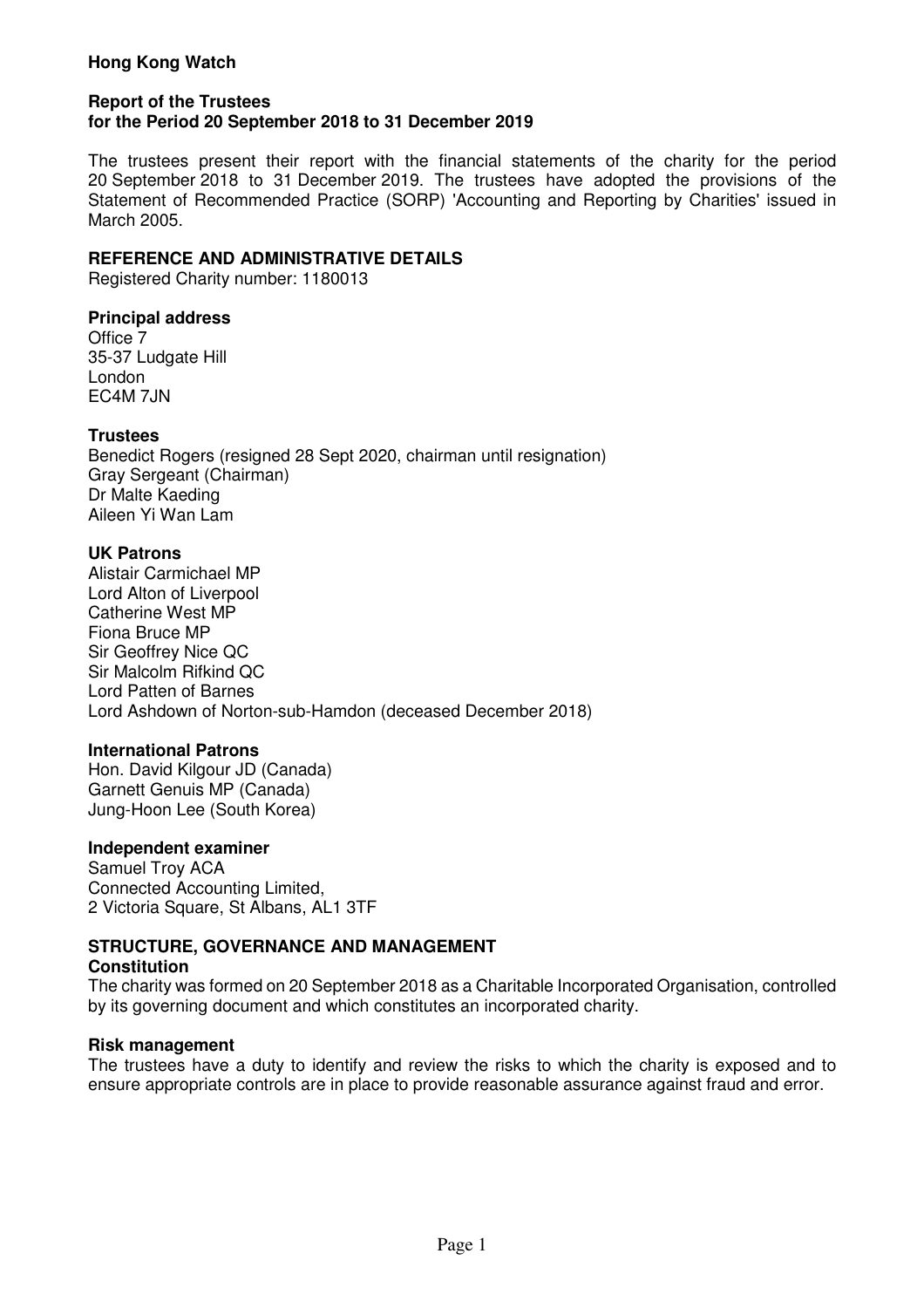# **OBJECTIVES AND ACTIVITIES**

Hong Kong Watch's charitable objects are to promote human rights (as set out in the Universal Declaration of Human Rights and subsequent United Nations conventions and declarations) in Hong Kong by all or any of the following means:

- Monitoring abuses of human rights;
- Raising worldwide awareness of human rights issues in Hong Kong;
- Promoting respect for human rights among individuals and corporations:
- Publishing authoritative research reports which provide an in-depth examination of potential violations of human rights;
- Providing technical advice to the British government and governments worldwide on human rights issues in Hong Kong;
- Commenting on proposed human rights legislation affecting Hong Kong;
- Commenting on the causes of human rights abuses in Hong Kong, including violations of judicial independence and freedom of speech in academia;
- Carrying out international advocacy of human rights, making recommendations to the British government and the wider international community when violations of human rights in Hong Kong take place;
- Facilitating discussion and engagement with human rights in Hong Kong among key stakeholders in government, parliament, media, academia and Hong Kong civil society.

The Board of Trustees review the aims, objectives and activities of the organisation each year. This report looks at what the organisation has achieved and the outcomes of its work in the reporting period. The Board of Trustees report the success of each key activity and the benefits the charity has brought to those groups of people that it is set up to help. The review also helps the Board of Trustees ensure the charity's aims, objectives and activities remained focused on its stated purposes.

The Board of Trustees have referred to the guidance contained in the Charity Commission's general guidance on public benefit when reviewing the charity's aims and objectives and in planning its future activities. In particular, the Board of Trustees consider how planned activities will contribute to the aims and objectives that have been set.

# **PUBLIC BENEFIT**

In carrying out its work Hong Kong Watch pays due regard to Charity Commission guidance concerning public benefit. The trustees are satisfied that all Hong Kong Watch's activities for the financial year ended 31 December 2019 were of public benefit and that the organisation's funds were spent so as to achieve public benefit.

# **ACHIEVEMENTS AND PERFORMANCE**

Hong Kong Watch was founded to address the lack of awareness of the gradual erosion of human rights and fundamental freedoms in Hong Kong. It has been a significant year for Hong Kong Watch as our work across six key areas was shown to be impactful in raising awareness worldwide and effecting policy changes that benefit Hong Kongers.

The attempt by the Hong Kong government to introduce an extradition bill in February 2019 was a watershed moment which resulted in mass protests, greater international awareness about the situation in Hong Kong, and our work taking on greater salience.

Hong Kong is facing an unprecedented crisis which threatened the city's rule of law, basic freedoms and autonomy. Hundreds of thousands of people in Hong Kong marched in protests in 2019 against the proposed extradition law, which would have removed the legal firewall between Hong Kong and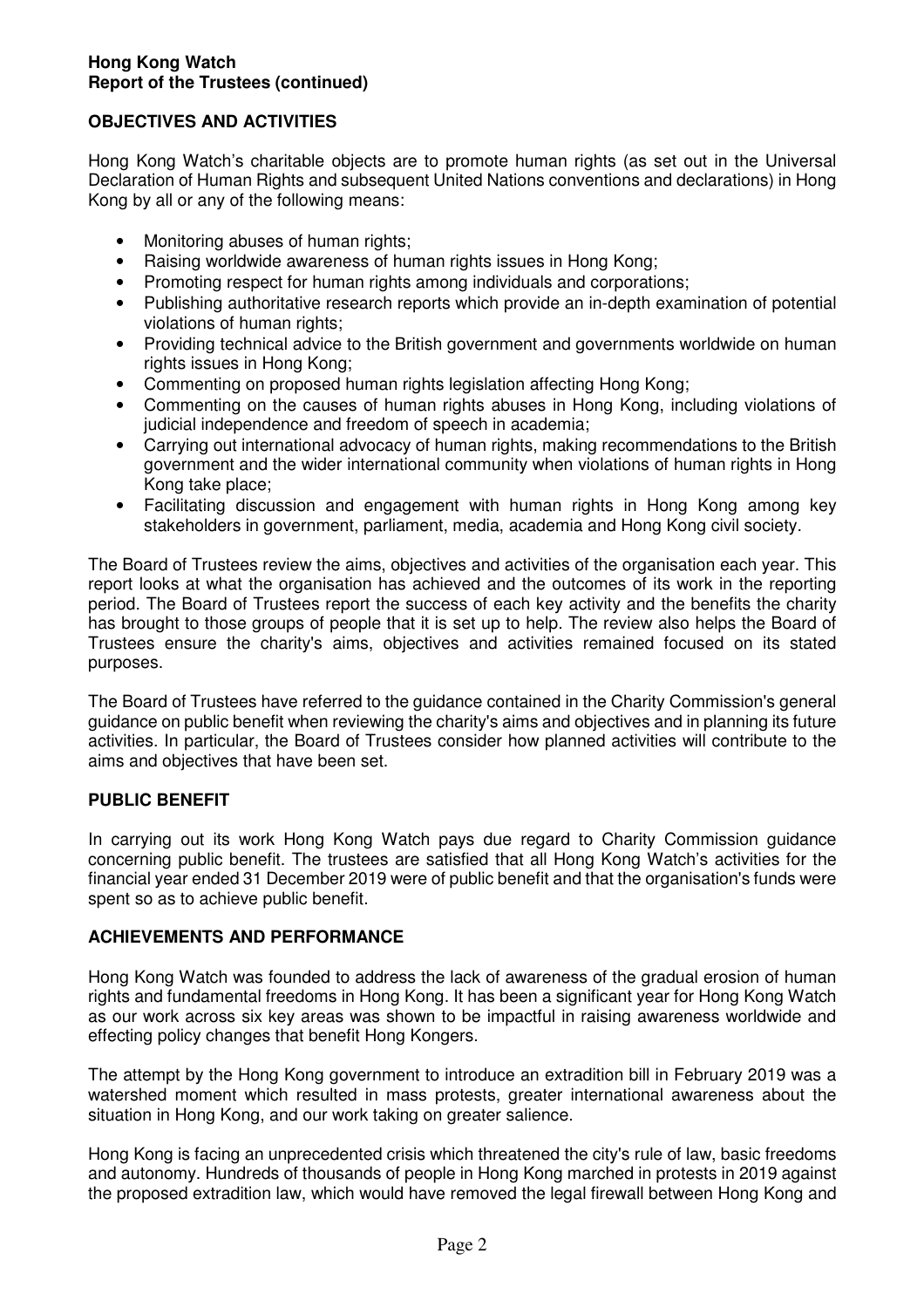China and undermined the human rights guaranteed under the Hong Kong Basic Law. Shocking police brutality against protesters and journalists led to an international outcry, with called on the Hong Kong government to exercise restraint and to abandon the proposed extradition law.

In response to these developments, we focused our advocacy efforts and research on highlighting the human rights violations in Hong Kong, raising awareness of these issues with UK and international parliamentary and government stakeholders. We called on these stakeholders to use a range of policy tools to uphold human rights, including diplomatic interventions, the introduction of Magnitsky legislation to impose targeted sanctions on officials responsible for human rights abuses, and the offer of support to refugees from Hong Kong.

# **ADVOCACY IN THE UK**

One of the key founding objectives of Hong Kong Watch was to better inform parliamentarians in the UK about the erosion of freedoms, the rule of law, basic human rights and autonomy in Hong Kong, as the UK has both legal and moral obligations to monitor and speak up for human rights in Hong Kong under the Sino-British Joint Declaration.

Working together with the organisation's Patrons in the UK, Hong Kong Watch has successfully put Hong Kong back on the parliamentary agenda and raised public awareness about Hong Kong situation through media engagement.

Throughout 2019, Hong Kong Watch provided targeted briefings to influential parliamentarians across all political parties and via the All-Party Parliamentary Group on Hong Kong. We ensured they had access to credible, focused expertise and an understanding of the human rights development in Hong Kong, the impact to Hong Kong people, the responsibilities of Britain under the international treaty and the tools to which the UK can resort in order to support Hong Kong.

In May 2019, we arranged high-level meetings with the UK government ministers and policymakers with a veteran Hong Kong lawmaker. This trip was critical in the run-up to the anti-extradition protests. Following the meetings, one of our Patrons Sir Malcolm Rifkind QC raised the extradition bill in an op-ed in the South China Morning Post, and the UK government's position on the extradition bill hardened with a greater focus on human rights.

Our parliamentary engagement was extensive. In one week alone, between June 9 and June 16, Hong Kong Watch coordinated 7 parliamentary debates led by the organisation's Patrons in both houses of the UK parliament and briefed over 40 speeches raising concerns about the proposed Extradition Bill in Hong Kong for its violations of human rights guaranteed under international human rights standards and the Sino-British Joint Declaration.

Our Patrons wrote an Open Letter to the UK Foreign Secretary Dominic Raab in August 2019 urging the Secretary to stand up for people in Hong Kong by ensuring that any UK-Hong Kong future bilateral trade agreement includes a human rights clause which references the Sino-British Joint Declaration and one-country, two-systems.

On 9 August, the UK Foreign Secretary Dominic Raab called the Chief Executive of Hong Kong Carrie Lam to discuss his concerns about the situation in Hong Kong, and the protests there. During the call, the Foreign Secretary "condemned violent acts by all sides..." but "underlined that the violence should not cloud the lawful actions of the majority." He "emphasised the need to find a way forward through meaningful political dialogue, and a fully independent investigation" into the violence.

As the crackdown on protests continued to escalate in September, our Patrons Fiona Bruce MP and Catherine West MP tabled an Early Day Motion in the House of Commons calling for Commonwealth Nations to offer second citizenship and place of abode to the people of Hong Kong. The motion was supported and signed by 40 MPs. Separately, more than 150 British lawmakers from both Houses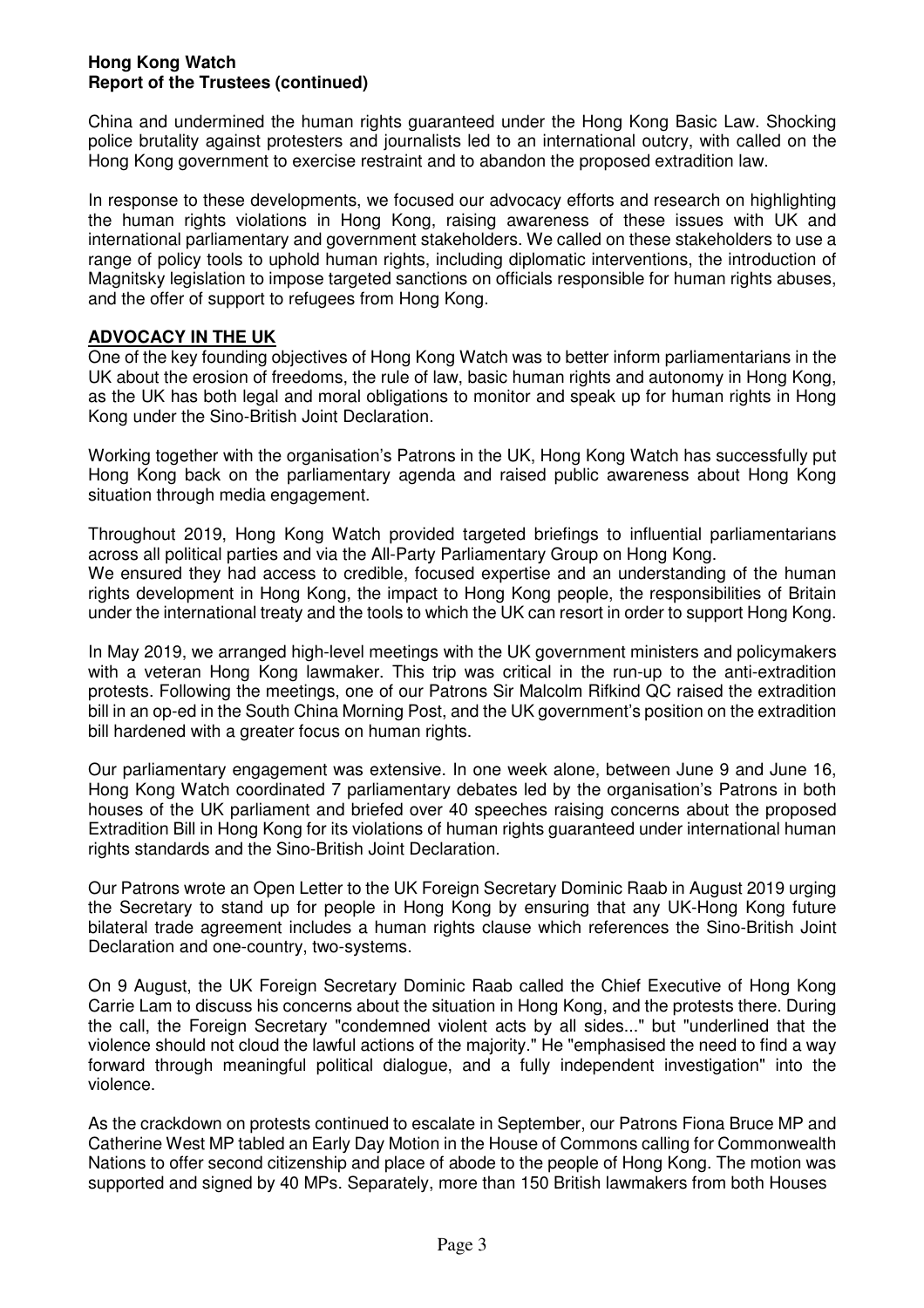of Parliament signed a letter coordinated by Hong Kong Watch to the UK Foreign Secretary Dominic Raab, making the same call for an insurance policy for the people of Hong Kong in light of the rapid deterioration of freedoms and the rule of law in the city.

In October 2019, during the visit of a prominent Hong Kong activist in the UK, we had meetings with the UK Foreign Secretary Dominic Raab and Shadow Foreign Secretary (at the time) Emily Thornberry, raising the human rights of British National (Overseas) in Hong Kong and Magnitsky sanctions.

# British National (Overseas) ("BNO")

Hong Kong Watch has been a leading organisation in the campaign in the UK for extension of rights of BNO, which is a form of British nationality with limited and restricted rights given to Hong Kongers born before 1 July 1997 when Hong Kong's sovereignty was handed over from the UK to China. It was estimated that there are over 3 million Hong Kong people that are eligible for BNO status and any positive changes in the rights of BNO will provide an insurance policy for the people of Hong Kong.

Hong Kong Watch launched an online BNO Community in March 2019 to provide a platform for grassroot BNO advocacy groups and our subscribers to share ideas and proposals on the rights of BNO. Our role in the Community included giving updates on actions of Members of Parliament related to BNO advocacy and organising events at the Houses of Parliament discussing proposals and developments. Our team and the Community led the way in campaigning for extension of student visa rights for BNO passport holder living and studying in the UK.

In 2019, Hong Kong Watch's Patron Lord Alton wrote to the Home Office calling for the UK government to allow BNO passport holders access to e-passport gates at the UK border, giving them the same rights as UK, EU and some foreign nationals.

Towards the end of the year, Hong Kong Watch facilitated a joint letter to the UK Prime Minister signed by senior Conservative Parliamentarians including the former Cabinet minister Lord Tebbit and Hong Kong Watch's Patron Fiona Bruce MP, describing the limited rights that come with BNO status as an historic error and arguing that Britain has a responsibility to make it easier for BNO passport holders to move to the UK. We also worked with the Chair of the House of Commons Foreign Affairs Committee, Tom Tugendhat MP, to spotlight the issue.

# **INTERNATIONAL ADVOCACY**

Although Britain has a particular responsibility to Hong Kong through the Sino-British Joint Declaration, Hong Kong is an international city and an international concern. During the reporting period, Hong Kong Watch's trustees and staff have travelled to Washington DC, Ottawa, Berlin, The Hague, the European Union (EU) institutions in Brussels and the United Nations (UN) in Geneva to advocate for Hong Kong and make recommendations to the parliamentarians and ministries on actions to support Hong Kong.

# North America

Hong Kong Watch raised human rights in Hong Kong through meetings undertaken by the trustees and staff in the US Congress, with think-tanks and human rights NGOs during the reporting period.

In 2018, two of our trustees travelled to Washington D.C. and had productive meetings with representatives of the US State Department, Congressional Committees, various Congressional offices, think-tanks and human rights NGOs to highlight the increased efforts of Hong Kong and Chinese government in undermining the city's freedoms and rule of law.

The trustees offered recommendations during these meetings on actions that the US can take to support Hong Kong, including the mechanisms available under the Hong Kong Policy Act.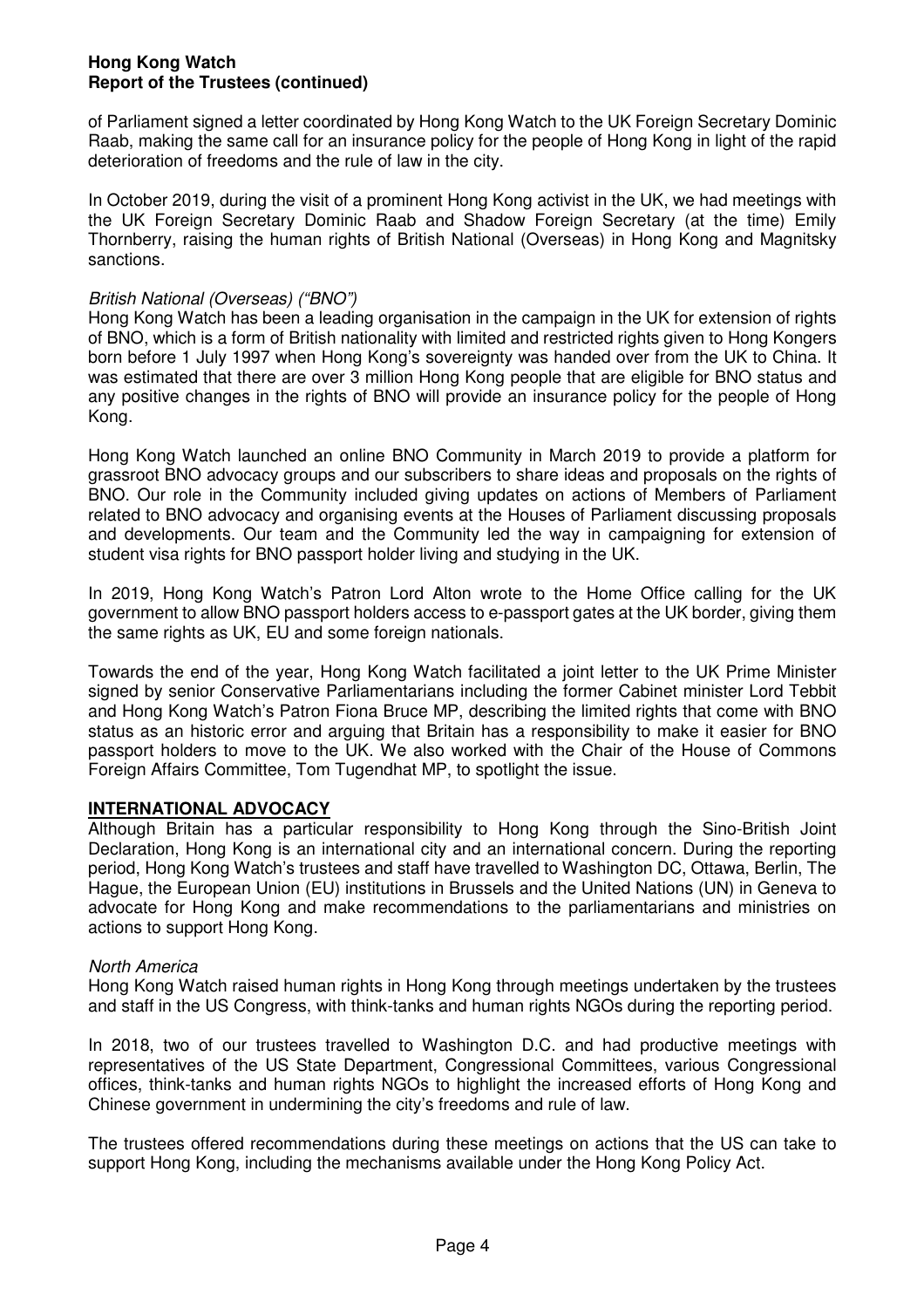Subsequent to the trip, the US Congressional Executive Commission on China (CECC) and the US-China Economic and Security Review Commission (USCC) referred to our work in their annual reports on Hong Kong.

In 2019, amidst the months-long protest in Hong Kong which witnessed an unprecedented crackdown and serious human rights violations, Hong Kong Watch led and facilitated advocacy meetings in Washington D.C. with Hong Kong student representatives to discuss the ongoing protests and the Hong Kong Human Rights and Democracy Act 2019. Hong Kong Watch and the student representatives called for US actions in response to the Hong Kong government's violations of human rights including freedom of assembly and police brutality against protestors. Separately, Hong Kong Watch provided research and data on the teargas exports to Hong Kong by US companies to support Senator Jeff Merkley's Protect Hong Kong Act. In November 2019, both bills on Hong Kong were fast-tracked and passed in the Senate, bypassing the usual reconciliation of the Senate's and House's versions of the bills.

In Canada, Hong Kong Watch met members of the Human Rights and Foreign Affairs committees of the Canadian Parliament to discuss the erosion of Hong Kong's human rights, freedom, rule of law, and autonomy and actions which Canada and the Canadian Parliament should take to address the increasingly repressive situation. Hong Kong Watch's Chair was invited as a speaker at a luncheon seminar at the Parliament on Vatican-China relations and religious freedom in Hong Kong.

In a follow-up trip in May 2019, Hong Kong Watch's International Patron Garnett Genuis MP organised a parliamentary briefing at which Hong Kong Watch's trustee spoke on the erosion of Hong Kong's freedoms and the proposed amendments to Hong Kong's extradition law to parliamentarians, parliamentary staff and advisors to the Prime Minister's Office. Following the briefing, three Canadian Members of Parliament issued a joint statement warning of dangers of the proposed new extradition arrangements in Hong Kong. In November 2019, Hong Kong Watch's trustee was invited to be a panel speaker at a parliamentary seminar "Hong Kong at a Critical Time" hosted by Garnett Genuis MP and Kenny Chiu MP, and made recommendations on the use of Magnitsky legislation to impose targeted sanctions on officials and police responsible for human rights violations during the months-long protest. The event was well attended with over 60 parliamentarians and staff. Subsequent to the briefing, motions were tabled in both the House and the Senate in Canada proposing the use of sanctions to hold the officials responsible for human rights violations in Hong Kong accountable.

# Europe

In Europe, Hong Kong Watch helped organise the first-ever seminar on Hong Kong in the European Parliament in September 2018, introduced activists to leading European Parliamentarians and brought high-profile academics on Hong Kong and China together. The seminar focused on the importance of "one-country, two-systems", the use of Chinese Sharp Power and the threat of red capital in Hong Kong. The seminar led to attending Members of the European Parliament calling for increased international engagement on the erosion of freedoms in Hong Kong and the launch of an independent scholarly association to promote academic research on Hong Kong and raise awareness of the deterioration of human rights and freedoms in Hong Kong with policymakers.

Following Hong Kong Watch's engagement with the Committee on Human Rights and Humanitarian Aid of the German Parliament since 2018, the Committee launched the "Parliamentarians Protect Parliamentarians" programme in October 2019, which connected high-ranking German parliamentarians with the imprisoned and disqualified Hong Kong legislators and candidates Edward Leung, Leung Kwok-hung "Long Hair" and Baggio Leung. The programme showed international solidarity for the Hong Kong parliamentarians and candidates who were under threat and provided them with timely moral support.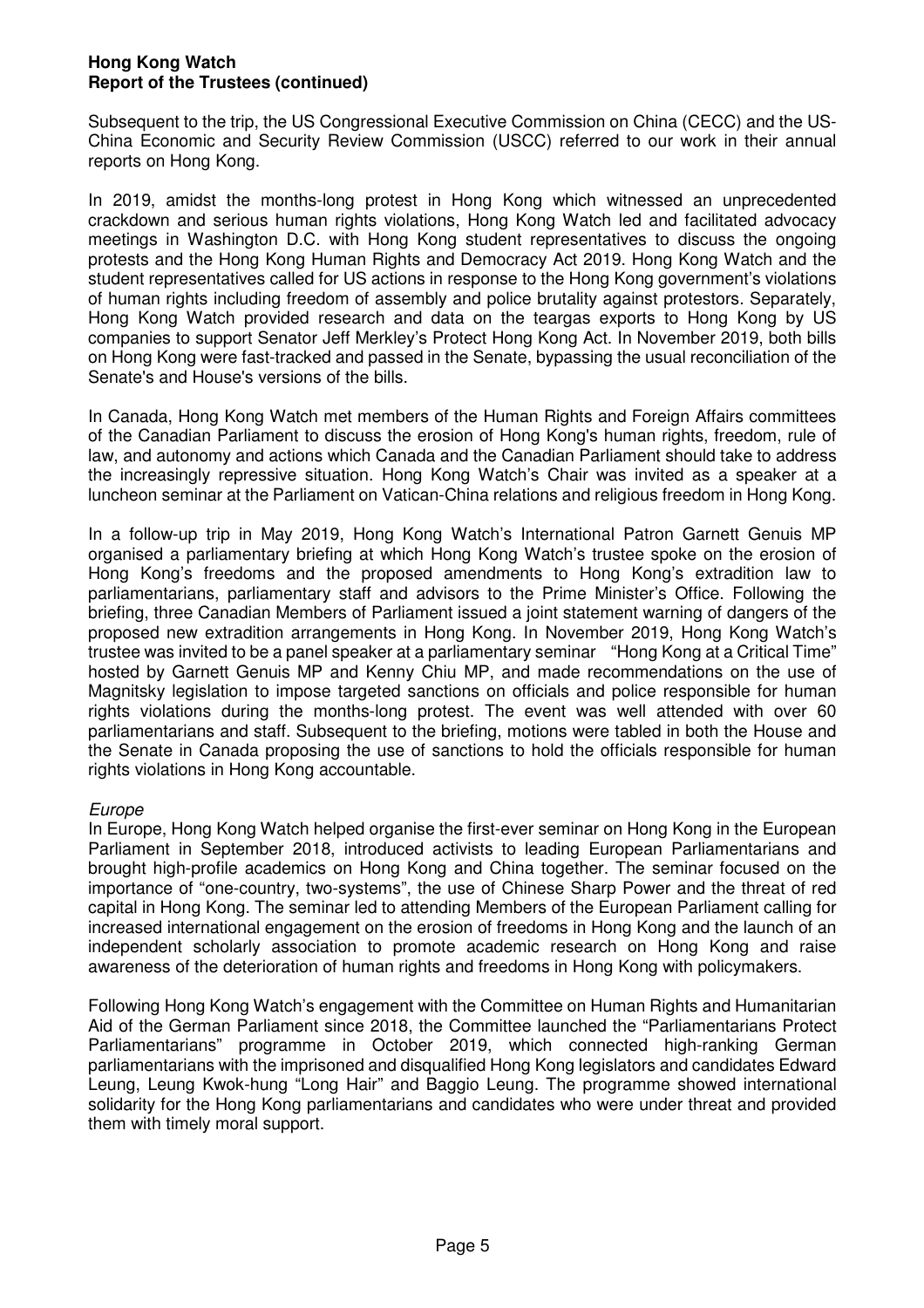#### Global

At the global level, in China's Universal Periodic Review (UPR) at the UN in November 2018, 11 countries made recommendations specifically about Hong Kong – the first time Hong Kong was mentioned in the UN UPR process. Hong Kong Watch worked alongside local civil society partners, the Hong Kong UPR Coalition, and played a role in this positive outcome. Together with the Coalition, Hong Kong Watch has met with representatives from more than twenty member states of the UN, including the UK, Canada, Germany and the US to raise concerns about human rights violations in Hong Kong and to emphasise the importance of including Hong Kong in their recommendations to China.

Hong Kong Watch has also made significant efforts in coordinating international actions as incidents of violations of human rights and freedoms arose in Hong Kong, through organising Open Letters and Statements signed by international parliamentarians and dignitaries from around the world.

In March 2019, a group of 11 international parliamentarians from Europe, North America and Asia including Hong Kong Watch's Patrons Garnett Genuis MP (Canada), Fiona Bruce MP (UK) and Lord Alton of Liverpool (UK), issued a statement calling for the Hong Kong government to reform the outdated and draconian Public Order Ordinance following the retrial verdict of jailed activist Edward Leung.

In May 2019, in response to the proposal to introduce amendments to the Fugitives Offenders Ordinance in Hong Kong (the extradition bill) which would undermine Hong Kong's rule of law and autonomy, 15 international parliamentarians wrote to Carrie Lam, Chief Executive of Hong Kong, calling her to withdraw the proposal to safeguard the fundamental freedoms of the city. The subsequent failure of Hong Kong government to respond to the Hong Kong public's opposition to the proposal and the international call for the bill withdrawal has sparked city-wide protests in June 2019 which at its peak were joined by millions of Hong Kongers. The protests lasted until the yearend and into the new year and have met with unprecedented crackdown by the authority and disproportionate use of force by the Hong Kong Police Force.

On New Year's Eve 2019, Hong Kong Watch coordinated an Open Letter to Hong Kong's Chief Executive Carrie Lam signed by 44 parliamentarians and dignitaries from 18 countries, including Asia's leading Catholic cardinal, the daughter of Indonesia's former president and former UK House Of Commons Speaker John Bercow, expressing grave concerns at the escalation of police brutality over the Christmas period. The signatories called on the Chief Executive to instruct the Hong Kong Police Force to exercise restraint, respect the right to peaceful protest and use only proportionate measures when dealing with any violent conduct. These international actions have helped raise international awareness on the erosion of freedoms and human rights in Hong Kong and built an important foundation for our future international advocacy work.

# **ENGAGEMENT BETWEEN HONG KONG CIVIL SOCIETY ACTORS AND POLICYMAKERS AROUND THE WORLD**

One of Hong Kong Watch's main objectives is to provide independent, comprehensive analysis and thought leadership on freedom and human rights in Hong Kong. We regularly monitor developments in Hong Kong legislation related to human rights, compliance of the Hong Kong government with domestic and international human rights standards, violations or abuse of human rights and insufficiency of protections or inconsistency under existing legal frameworks with international standards.

During the reporting period, we have published 3 in-depth research reports and 3 briefings assessing and commenting on how existing and proposed legislation in Hong Kong affect its human rights and freedoms. All research reports and briefings were available to the public for free via our website. The reports were also shared widely with policymakers around the world, academia and media to maximise the educational effects of these reports and raise worldwide awareness on Hong Kong's human rights situation.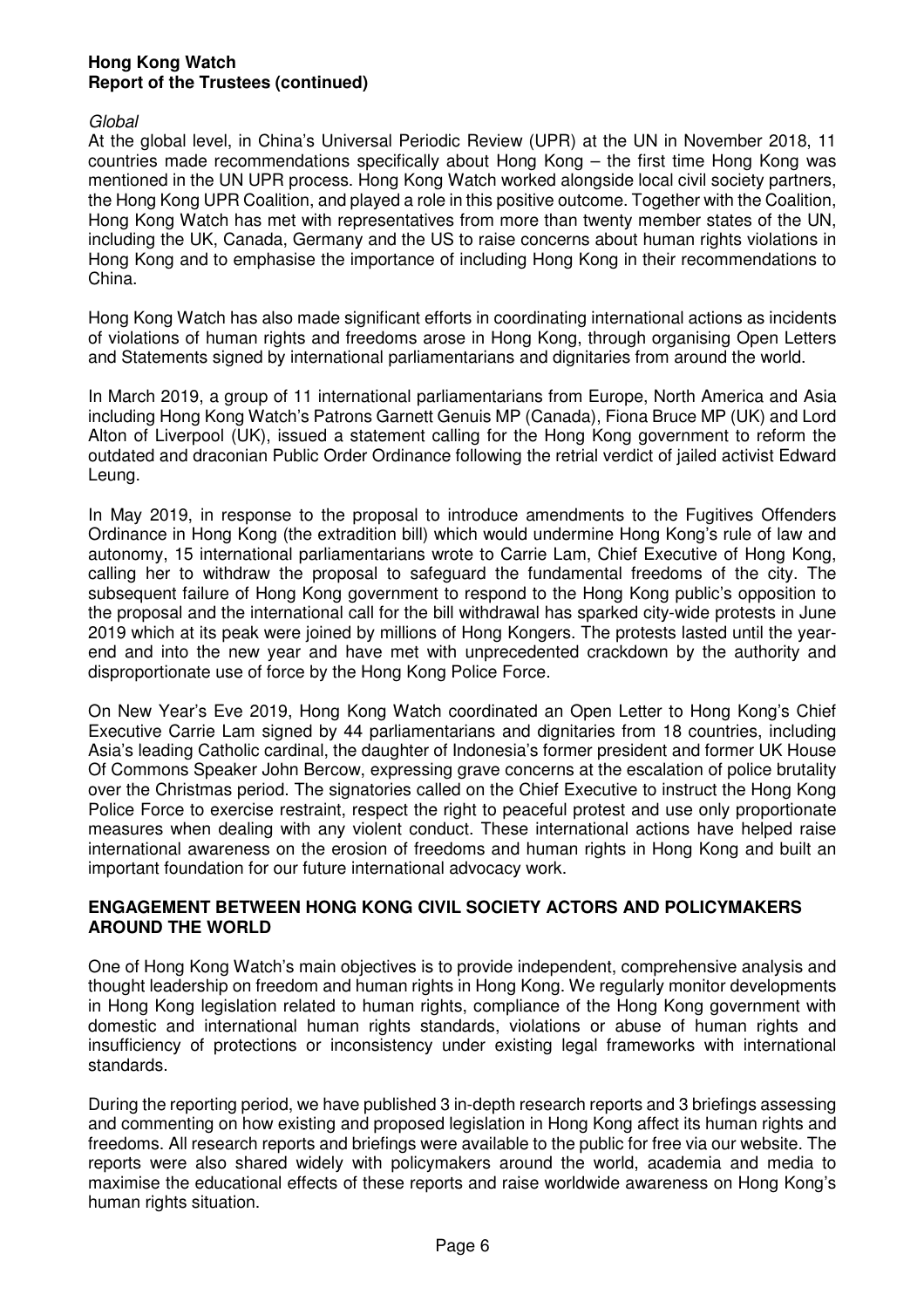In November 2018, we released a forward-looking research "Balancing National Security Law and the Rule of Law: Article 23 of the Hong Kong Basic Law", to raise awareness about the threat that the enactment of draconian national security legislation could potentially pose to the freedoms which allow Hong Kong to be an international business hub. The report warned that national security concerns must not be used to justify the erosion of human rights, freedoms and the rule of law in Hong Kong. Hong Kong Watch commissioned Professor Carole Petersen to author the report, who was the former Director of the Centre for Comparative and Public Law at the University of Hong Kong. The publication was released at a time when there was increasing call from pro-Beijing lawmakers in Hong Kong for a new national security bill to fully implement Article 23 of the Basic Law. Drawing on lessons from the failure of the previous version of national security law in 2003, the report made recommendations to the Hong Kong government and lawmakers to only propose such legislation after universal suffrage has been fully implemented and raised alarms to the international business community the impact of a draconian national security law to their business operations in the city.

In March 2019, following the proposal to implement a National Anthem Law in Hong Kong, Hong Kong Watch published a report "Legal Malware: Hong Kong's National Anthem Ordinance", in collaboration with Dr. Kevin Carrico, a senior lecturer in Chinese Studies at Monash University. The report highlighted problems with the way that the legislation has been introduced by using Annex III of Hong Kong's Basic Law as a legislative back door which would undermine the city's promised high degree of autonomy. The introduction of Hong Kong's National Anthem Ordinance would pose a clear threat to Hong Kong's basic freedoms with disproportionate three-year prison sentence for insulting the national anthem and the vague definition of insult. The report concluded that the legislation was legal malware which would undermine basic rights, the rule of law and the city's high degree of autonomy, and subsequently called on the Hong Kong government to drop the legislation.

Since the Umbrella Movement in 2014, there has been a dramatic increase in arrest and prosecution of protestors under the Public Order Ordinance in Hong Kong. The Public Order Ordinance has come under sustained criticism over decades for being draconian from United Nations bodies, human rights groups, local legislators and activists. There are two reasons for this. Firstly, the vague terminology, and stringent notification requirements to organise peaceful protests, in the legislation are onerous. In addition, the increasingly severe sentencing in prison in the legislation has a chilling effect on protest and political participation, as the cost of protest has increased. Prior to publishing our in-depth research on this subject, Hong Kong Watch released a briefing report "A Tool of Lawfare: The Abuse of Hong Kong's Public Order Ordinance since 2014" in May 2019, which summarised one key argument: that the legislation has been a key tool in the Hong Kong government's campaign of "lawfare" against Hong Kong's political opposition. Based on the research findings, the report made a number of recommendations, calling on the government of Hong Kong:

- to immediately reform the Public Order Ordinance in line with international human rights standards;
- to conduct a government inquiry into the Umbrella Movement in 2014 and the Mong Kok unrest in 2016, in order to hold the police accountable for violence and to de-escalate concerns about the politicisation of the process; and
- to appoint an independent Director of Public Prosecutions as chief prosecutor, in place of the Secretary of Justice

The briefing report was followed by the launch of our in-depth research report "Outdated and Draconian: Hong Kong's Public Order Ordinance" in July 2019, when anti-extradition bill protests were ongoing in Hong Kong and arrests of protestors for rioting had been made under the Public Order Ordinance. This report found that the law under which the protestors were charged failed to comply with the international human rights standards that Hong Kong is signed up to. This conclusion was in line with the views of the United Nations Human Rights Committee which has expressed concern that the law could be applied to restrict unduly enjoyment of the rights guaranteed in Article 21 of the International Covenant on Civil and Political Rights. In view of this conclusion, it was not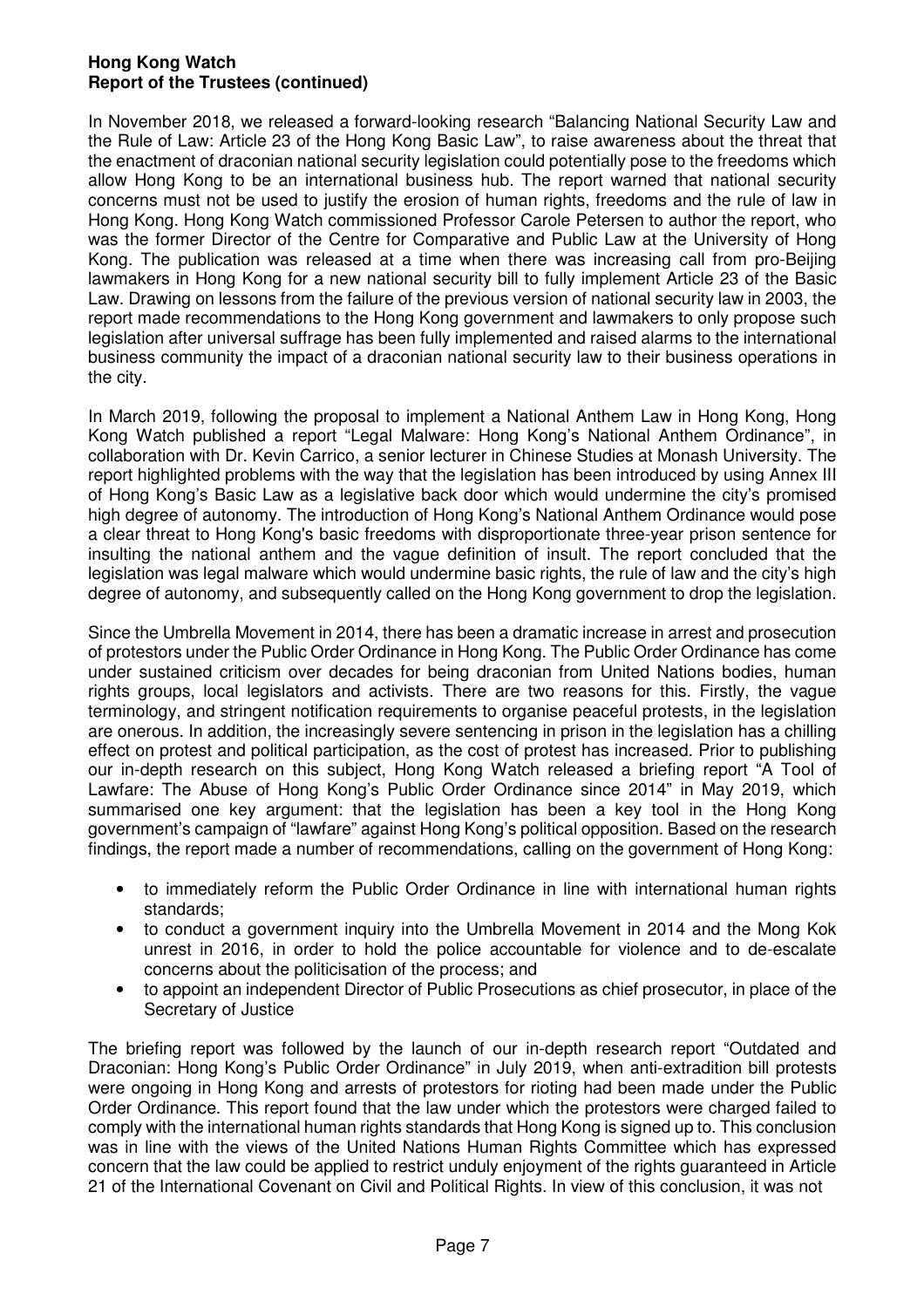appropriate to charge young protestors with rioting unless the legislation was reformed and sentencing guidelines amended. In addition to the recommendations made in the briefing report, the research urged the government of Hong Kong to drop rioting charges against all protestors at the 12 June 2019 protest, to tighten the sentencing guidelines and definitions in the Public Order Ordinance to ensure the legislation is less open to abuse and to remove the police notification requirement to bring the legislation in line with international human rights standards.

Following the Hong Kong government's proposal to amend the extradition bill, Hong Kong Watch conducted a series of private, confidential interviews with business leaders, lawyers and prodemocracy leaders in Hong Kong about the proposed amendment of the legislation. The interviews formed the basis of our report "A Broken Firewall: The Extradition Law and the Rule of Law in Hong Kong" which was released in May 2019. All interviewees expressed their concerns that the legislation could fundamentally compromise "One-country, Two-systems" and break the "firewall" which separated Hong Kong's legal system from the legal system of mainland China. Pro-democracy leaders voiced their apprehension that the law could be used as a tool to silence Beijing's critics. Not only would it allow Mainland China to extradite its opponents, political activists fear this new power would have a chilling effect on future political protest by generating fears of potential extradition. Business leaders were concerned that the law would jeopardise their safety in Hong Kong and the integrity of the city's rule of law, which was the cornerstone of Hong Kong's status as an international financial hub.

In August, we published our last report for the reporting period "Police Brutality and Political Prosecution in Hong Kong", which documented the ongoing violations of fundamental rights and freedoms by the Hong Kong Police Force over the 10-week anti-extradition bill protests prior to the publication and called on the Hong Kong government to initiate a judge-led independent inquiry into police violence. Based on review of media reports and available evidence, the report found that the toxic combination of police brutality and political prosecution of protestors would only guarantee to stir greater protests. Categorising the protests as riots and the protestors as rioters further fuelled anger and distrust towards the authorities. In addition to initiating an independent inquiry into police conduct, we recommended the Hong Kong government to drop rioting charges against peaceful protestors and introduce universal suffrage for all local elections to address the root cause of the protests. We also called on international governments to take actions by stopping exports of riot equipment to the Hong Kong Police Force, joining the call for an independent inquiry and using Magnitsky sanctions to hold perpetrators of human rights abuses to account.

After 3 months of protests, the Hong Kong government withdrew the controversial extradition bill in September which was a welcome move but far too little, far too late. Hong Kong Police brutality and arbitrary arrests of peaceful demonstrators have reached a severe and shocking level at that point, leading to increasing concerns that Hong Kong was in grave danger of becoming a police state. In our press release, we urged the Hong Kong government to respond constructively to the demands of Hong Kong people which included an independent inquiry into police brutality, immediate release of all peaceful protestors and introduce democratic reforms. We also called on the international community to act urgently to resolve the crisis and defend Hong Kong's freedoms and human rights by speaking out and putting pressure on Hong Kong and Chinese governments to respect Hong Kong people's rights to peaceful assembly and to find a peaceful resolution. These calls to actions formed the core backbone of our activities for the rest of the year and into 2020.

# **PUBLIC AWARENESS AND EDUCATION - MEDIA & SOCIAL MEDIA**

Advocacy via media and our social media channels is an essential tool for Hong Kong Watch to raise public awareness of Hong Kong's human rights issues and to disseminate educational information with regards to human rights standards to a wide audience.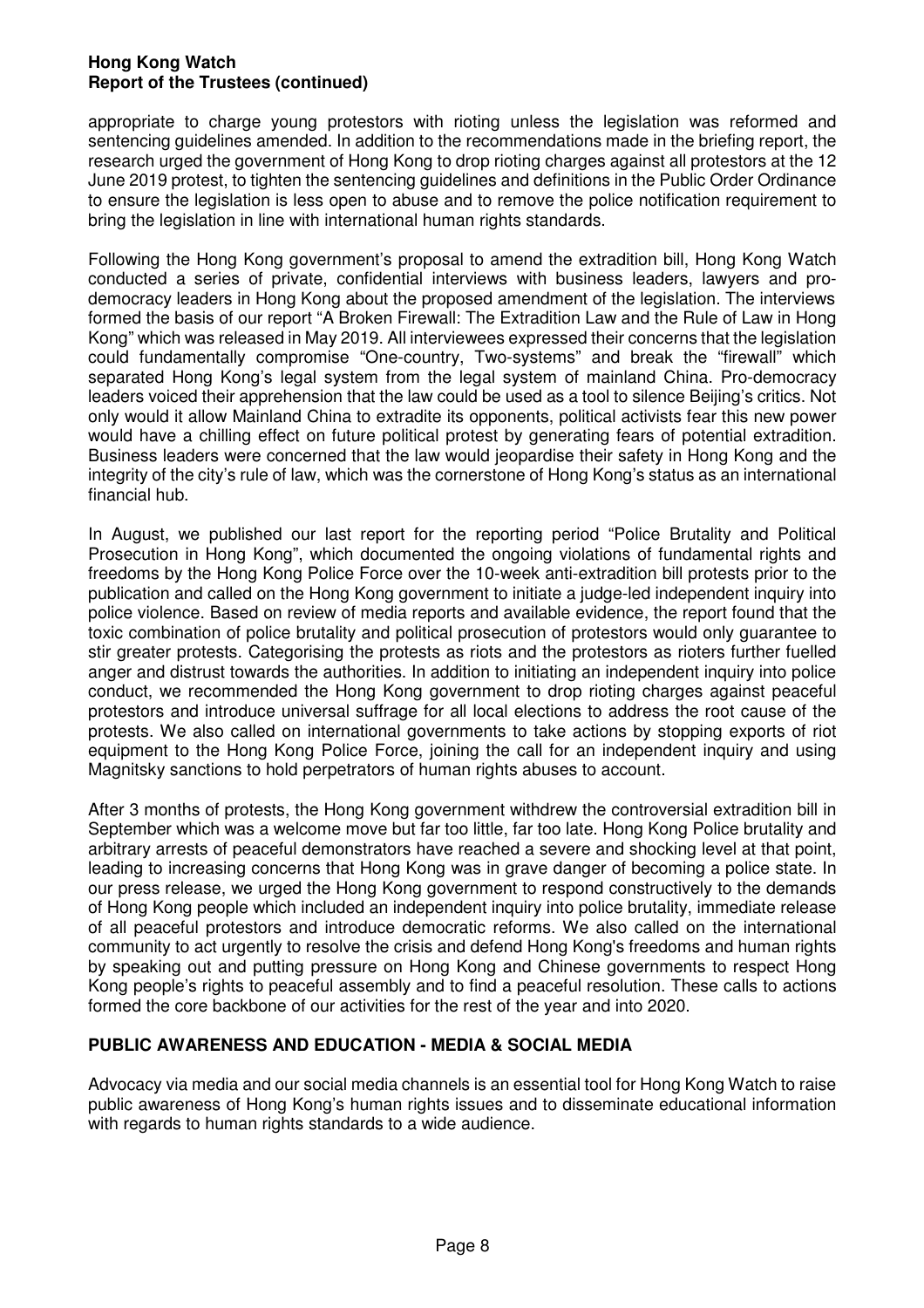Hong Kong Watch has developed extensive contacts in international and Hong Kong media, both print and online. During the reporting period, a total of 34 op-eds written by our Trustees, Patrons and staff were published in newspapers in the UK, the US, Canada and Hong Kong, including the Financial Times, The Spectator, The Hill, The Wall Street Journal, The South China Morning Post and Hong Kong Free Press. Our press releases were reported by The Guardian, the Times, Daily Telegraph, the Economist and others. In a short period of time, we have developed a reputation for our expertise on Hong Kong through giving interviews and comments on TV channels including the BBC and Al Jazeera and on radio stations such as LBC in the UK. Our work and comments were widely cited in Chinese-language publication as well as foreign-language media outlets during the reporting period:

- 85 times in 33 Chinese-language publication in Hong Kong, Taiwan, Malaysia, the UK, Germany and France
- 53 times in 32 foreign-language media outlets in the UK, the US, France, Canada, Australia and Japan

In this digital age, Hong Kong Watch recognises the importance of maintaining an online presence through our social media platforms and our website to make an impact, through:

- raising awareness and reaching new audiences
- publicising our research and views
- offering ways for our supporters and Hong Kong people to communicate with us
- allowing us opportunities to establish relationships with civil society actors, policymakers and media globally
- promoting our fundraising campaigns

Our main social media platforms are Facebook and Twitter. We have witnessed significant growth in both channels during the reporting period, with 28,372 and 62,564 followers respectively as of 31 December 2019, representing a two-fold and a four-fold increase from the end of September 2018. Other impact data shows that:

- On Facebook, the most significant growth in our post reach and post engagement took place during Q2 2019, when the anti-extradition bill protest began in Hong Kong, doubling the numbers from the previous quarter
- In the last quarter of 2019, post reach on our Facebook platform amounted to over 2 million, representing over 16,000 reach per post
- On Twitter, the number of engagements, which included all activities on a tweet retweet, follows, replies, favourites, all link clicks within the tweet, rose substantially from 3,796 in September 2018 to 420,600 in December 2019
- During the same 15-month period, the engagement rate on our Twitter channel increased from 1.2% to 4.7%, which was consistently above the industry average of 0.062% for nonprofits 2019, according to research by Rival IQ

All of these achievements were accomplished without paid advertisements on social media platforms or search engines.

The trend in growth continued for our website, which contains all activities update, research reports, events, campaigns and media coverage of the organisation. There was a significant increase in three key data over the reporting period: number of visitors (+103K, +877%), number of visits to the website (+98K, +675%) and number of page views (+142K, +529%).

Visitors from 5 countries dominated the traffic to our website: Hong Kong, the US, Canada, Australia and the UK. These countries were our key target audiences and beneficiaries of our advocacy work and this result reflected the impact and effectiveness of our work. In terms of the source of website traffic, social media was the predominant source driving visitors to our website, at 55% at the end of 2019. This indicated that our activities on the social media platforms were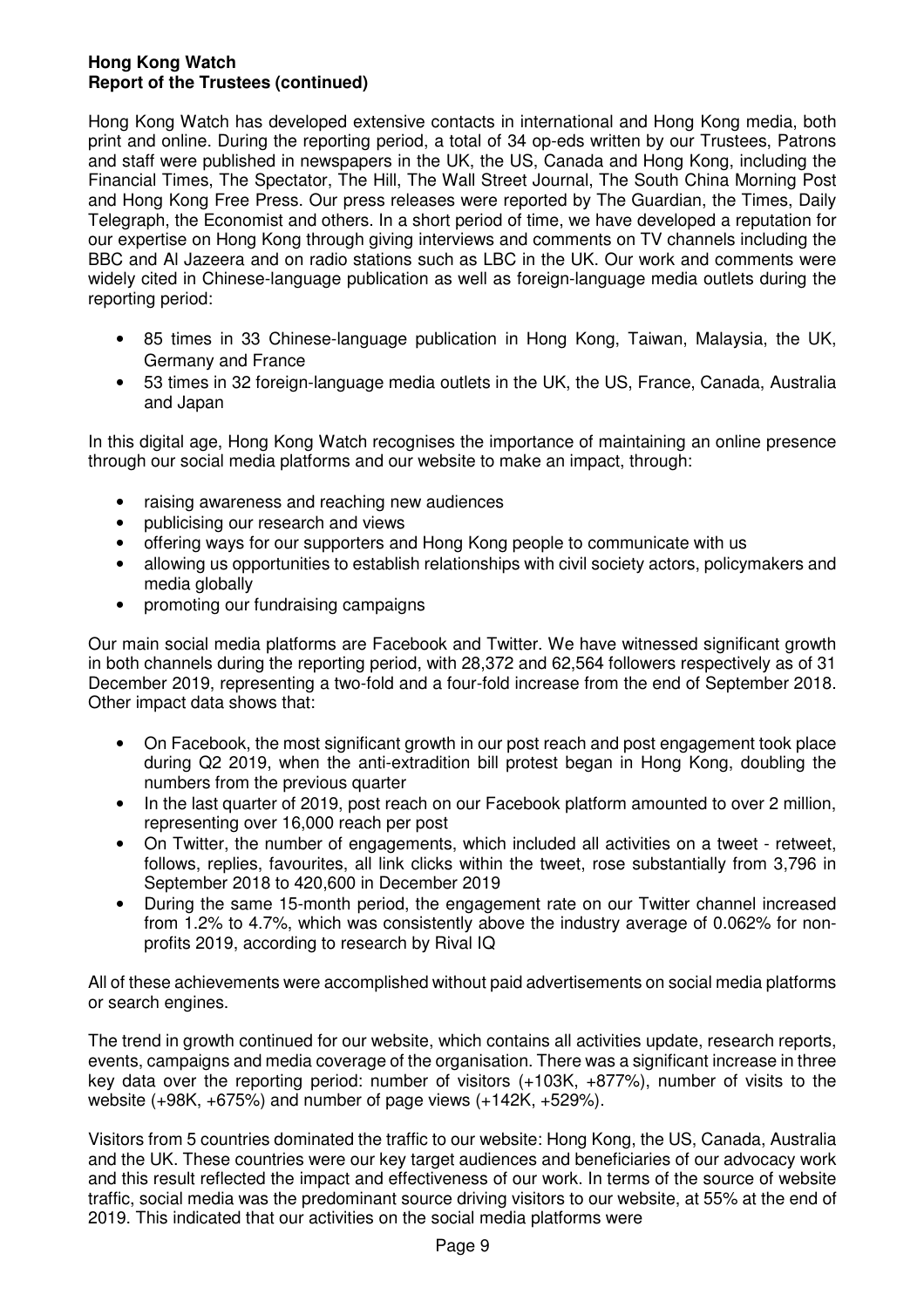successful in raising awareness among our audiences and rallying a certain level of interest and support from them.

# **PUBLIC AWARENESS AND EDUCATION – EVENTS**

Another important avenue for Hong Kong Watch to raise awareness about Hong Kong human rights situation and to deliver educational benefits to the public was through organising events. Most of our events were open to the general public and were free to attend. We also organised an Annual Dinner which was exclusive to our Platinum and Partner subscribers and provided an important opportunity for the supporters to engage with our Patrons, policymakers and journalists. It also offered the organisation a chance to spotlight our efforts of the past year, and our future plans.

During the reporting period, Hong Kong Watch organised 3 public seminars in the UK in March, July and September 2019. The event in March focused on BNO rights and brought together parliamentarians and BNO advocacy groups to share ideas on extension of BNO rights. Following the event, Hong Kong Watch launched the BNO Community as described in previous section to support the work of these advocacy groups.

On 1 July 2019, we marked the 22nd anniversary of the handover of Hong Kong to China with a roundtable event "China and the International Rule-based System: Why Hong Kong Matters", hosted by one of our Patrons Catherine West MP in the Houses of Parliament. She was joined by a panel of distinguished speakers, including former Senior Editor at the Economist Edward Lucas, Alistair Carmichael MP and Hong Kong activists. The speakers explored the uniqueness of Hong Kong and made recommendation on tangible actions by the UK government including extension of BNO rights and inclusion of human rights clauses in future UK-China trade agreement.

In September, Fiona Bruce MP, Patron of Hong Kong Watch, hosted a panel event in the UK Parliament with Catherine West MP, Steve Double MP and student representatives as panel speakers. The panel called for the UK government to extend visa rights to BNOs and to consider imposing Magnitsky sanctions on Hong Kong officials.

# **FINANCIAL REVIEW**

The organisation ended the first financial year with a successful fundraising campaign launched in December 2019, raising just over £111,000 which will contribute to hiring one new staff in 2020 and support the normal operational cost. With the aid of sound financial management, Hong Kong Watch generated a very positive financial outcome for the period with total funds to be carried over at just over £163,000, of which £2,603 is restricted and not available for general purposes. These restricted funds are committed for a research project expenditure within the next year. After making allowance for these restricted funds, the amount of free reserves is £160,794.

# Principal funding sources

The principal funding sources for Hong Kong Watch during the reporting period were donations from individuals, making up 82 percent of the total income. We would like to thank the support of the grant and foundation that contributed to 16 percent of the total income. Hong Kong Watch did not employ any professional fundraisers or commercial participators to carry out fundraising activities directly with the public. The organisation also did not have any fundraising carried out by third parties and therefore did not subscribe to any fundraising schemes or codes.

#### Reserves policy

The Board of Trustees has set a reserves policy for Hong Kong Watch to cover day to day expenditure for six months.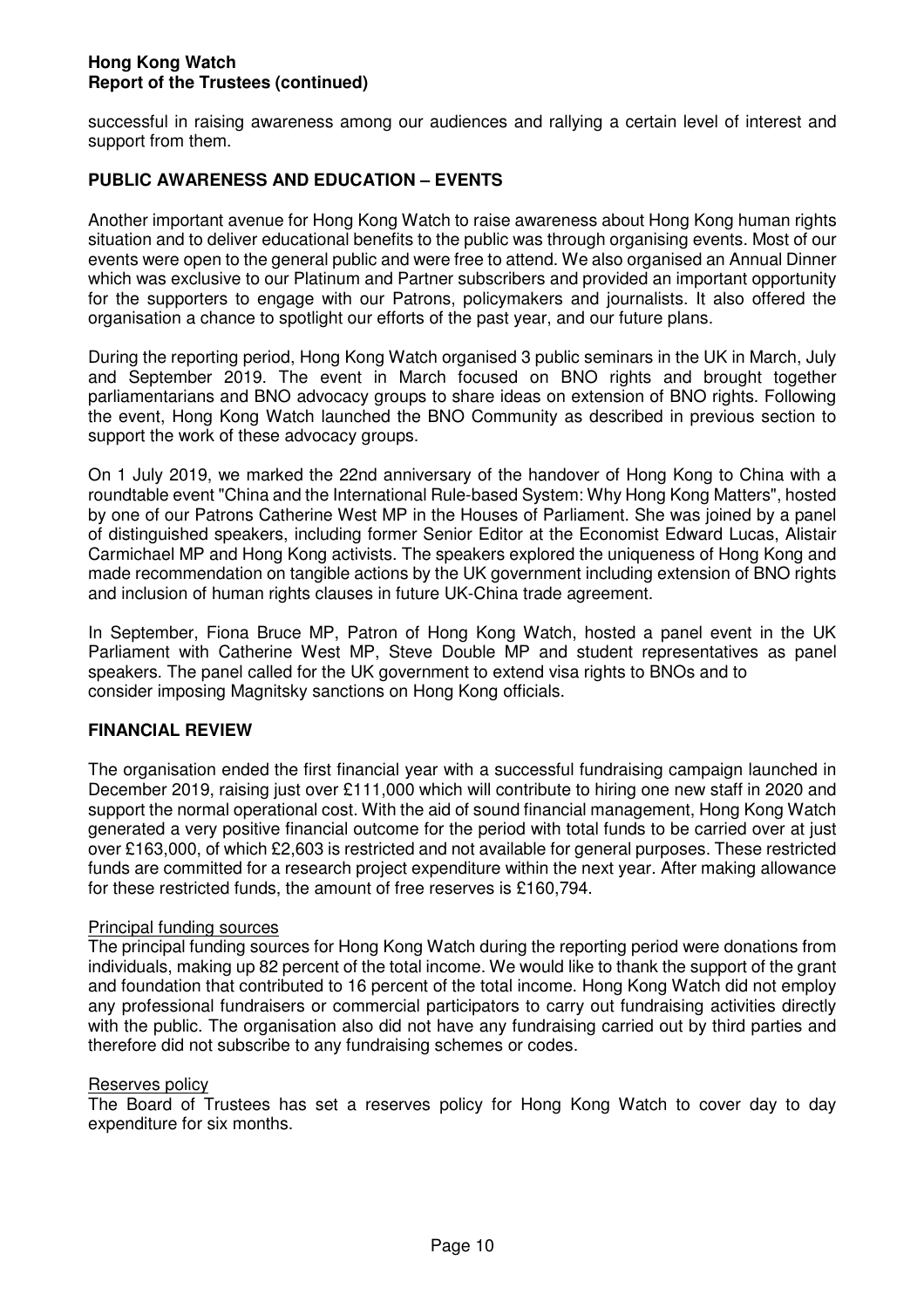The Director and Finance & Operations Director will continue to work with the Board of Trustees to maintain a policy of increasing unrestricted reserves until they are built to a level that ensures approximately six months' worth of core activity could continue during a period of unforeseen financial difficulty.

#### **Volunteers**

Hong Kong Watch would like to extend our thanks to the many individual volunteers who have contributed their time to the organisation over the past year. We recruited and hosted volunteers throughout the year who supported different areas of our work including research and events.

# **PLANS FOR FUTURE PERIODS**

When Hong Kong Watch was launched in December 2017, our major task was to raise awareness about the erosion of Hong Kong's freedoms, human rights, the rule of law and autonomy, to educate Parliamentarians, policy makers, the media and the general public about these issues.

With protests in Hong Kong lasting over six months in 2019, there is now more need for this than ever. The last year has an unprecedented erosion of the human rights and freedoms in Hong Kong. We have worked to monitor and inform relevant stakeholders about incidents of excessive use of force by the Hong Kong Police Force, and the potential threat to freedom of speech, rule of law and freedom of expression posed by the actions of the Hong Kong government.

In 2020, Hong Kong Watch will continue to raise awareness about these human rights issues and to develop our human rights advocacy work by providing policy recommendations to policymakers in the United Kingdom, to strengthen our existing work in Washington, DC, Ottawa, Berlin and at the European Union institutions in Brussels and the United Nations in Geneva.

In particular, the organisation will focus on advocating for an international inquiry into police brutality, including violations of international humanitarian norms, targeted Magnitsky-style sanctions, and solutions to provide sanctuary for vulnerable Hong Kongers who may need to flee, and international policy co-ordination among like-minded countries on these human rights issues. We will also continue to produce research reports, including on the relationship between business and human rights, engage the media and hold seminars and briefings to update policy makers.

To do this, the organisation will expand our team in 2020, by recruiting new staff and establishing a Fellows Programme, for voluntary Fellows to work in affiliation with Hong Kong Watch in areas of research, advocacy and campaigning.

Hong Kong Watch has grown significantly since its launch. The organisation will continue to grow in a sustainable way over next year and ensure the world's conscience is awaken to the erosion of Hong Kong's freedoms and autonomy.

Approved by order of the board of trustees on 30 October 2020 and signed on its behalf by:

Sergeont .............................................

Gray Sergeant, Chair **Trustee**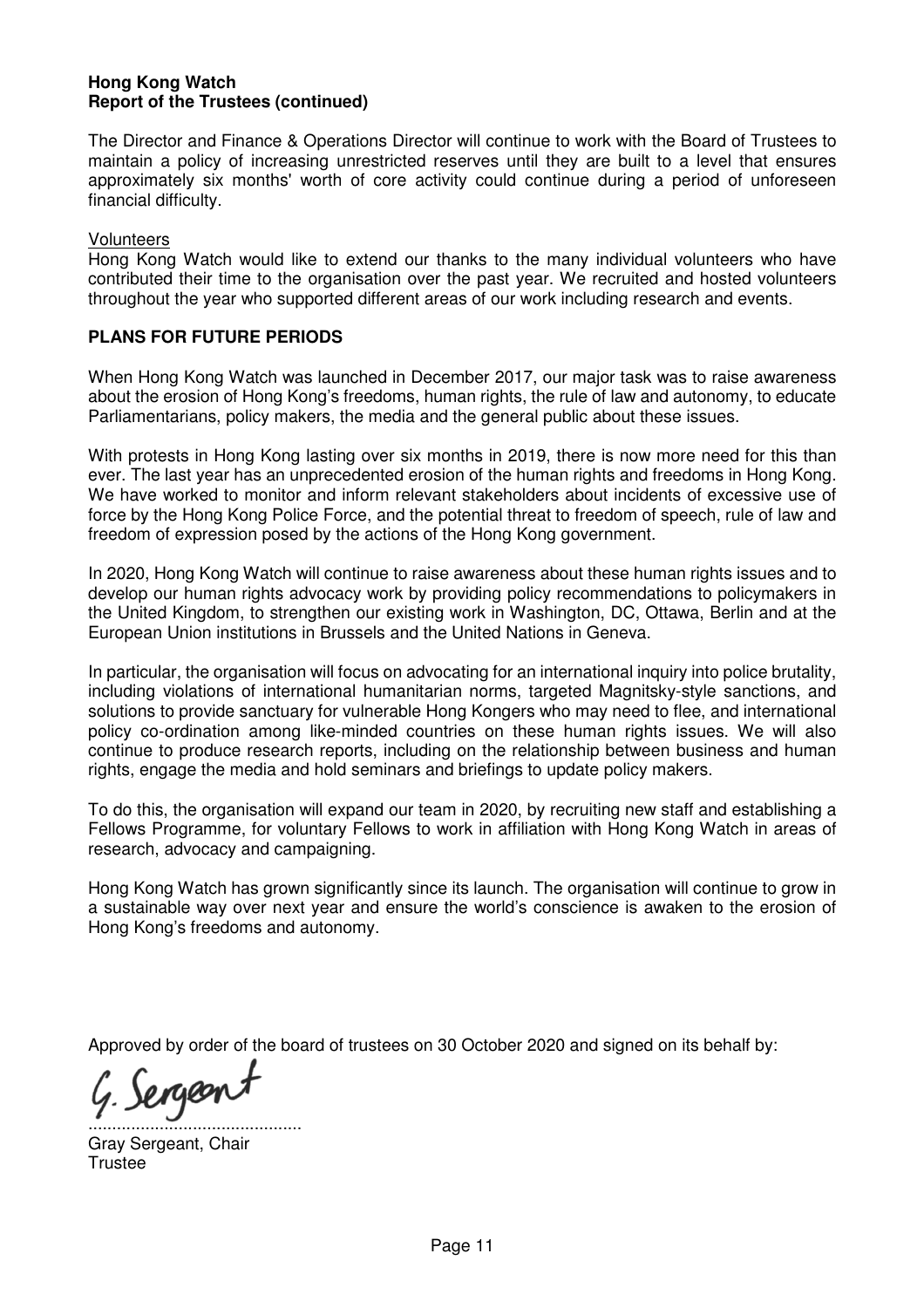# **Independent Examiner's Report to the Trustees of Hong Kong Watch**

I report on the accounts for the period 20 September 2018 to 31 December 2019, which are set out on pages thirteen to sixteen.

# **Responsibilities and basis of report**

As the charity's trustees you are responsible for the preparation of the accounts in accordance with the requirements of the Charities Act 2011 ('the Act').

I have examined your charity's accounts as required under section 145 of the Charities Act 2011 ('the Act'). In carrying out my examination I have followed the Directions given by the Charity Commission under section 145(5)(b) of the 2011 Act.

My role is to state whether any material matters have come to my attention giving me cause to believe:

- 1. that accounting records were not kept as required by section 130 of the Act; or 2. that the accounts do not accord with those records; or
- 2. that the accounts do not accord with those records; or<br>3. that the accounts do not comply with the accounting re
- 3. that the accounts do not comply with the accounting requirements of the Act; or
- 4. that there is further information needed for a proper understanding of the accounts.

#### **Independent examiner's statement**

I have completed my examination and have no concerns in respect of the matters (1) to (4) listed above and, in connection with following the Directions of the Charity Commission I have found no matters that require drawing to your attention.

Samuel Troy ACA Connected Accounting Limited

Date: 30 October 2020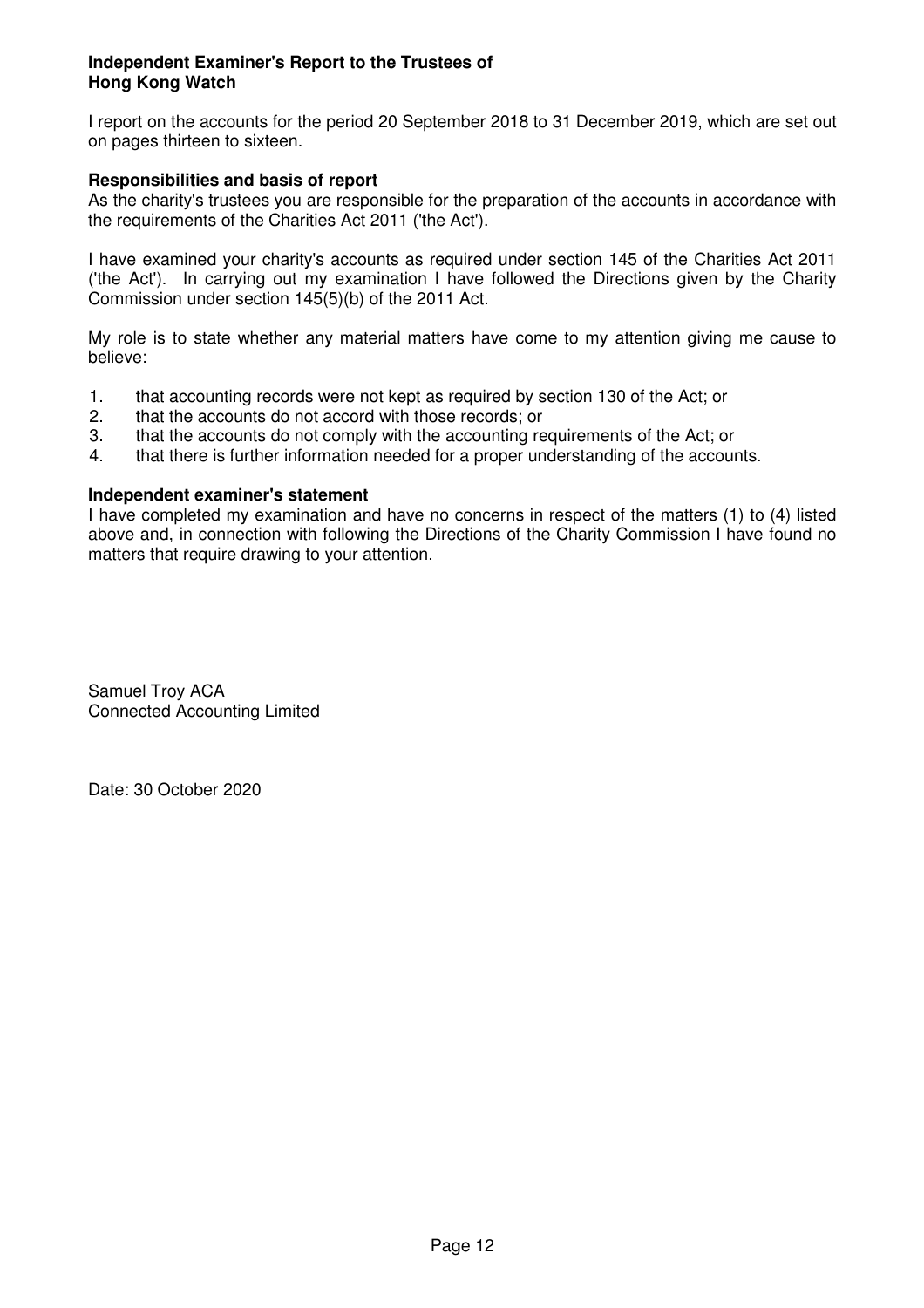#### **Statement of Financial Activities for the Period 20 September 2018 to 31 December 2019**

|                                                                                             | <b>Notes</b> | Unrestricted<br>fund<br>£ | Restricted<br>fund<br>£ | Total<br>funds<br>£     |
|---------------------------------------------------------------------------------------------|--------------|---------------------------|-------------------------|-------------------------|
| <b>INCOMING RESOURCES</b><br>Incoming resources from generated<br>funds<br>Voluntary income |              | 206,612                   | 9,151                   | 215,763                 |
| <b>RESOURCES EXPENDED</b><br><b>Charitable activities</b>                                   |              |                           |                         |                         |
| General<br>Research & Advocacy<br>Other resources expended                                  |              | 18,171<br>27,647          | 5,769<br>779            | 18,171<br>33,416<br>779 |
| <b>Total resources expended</b>                                                             |              | 45,818                    | 6,548                   | 52,366                  |
| <b>NET INCOMING RESOURCES</b>                                                               |              | 160,794                   | 2,603                   | 163,397                 |
| <b>TOTAL FUNDS CARRIED FORWARD</b>                                                          |              | 160,794                   | 2,603                   | 163,397                 |

# **CONTINUING OPERATIONS**

All incoming resources and resources expended arise from continuing activities.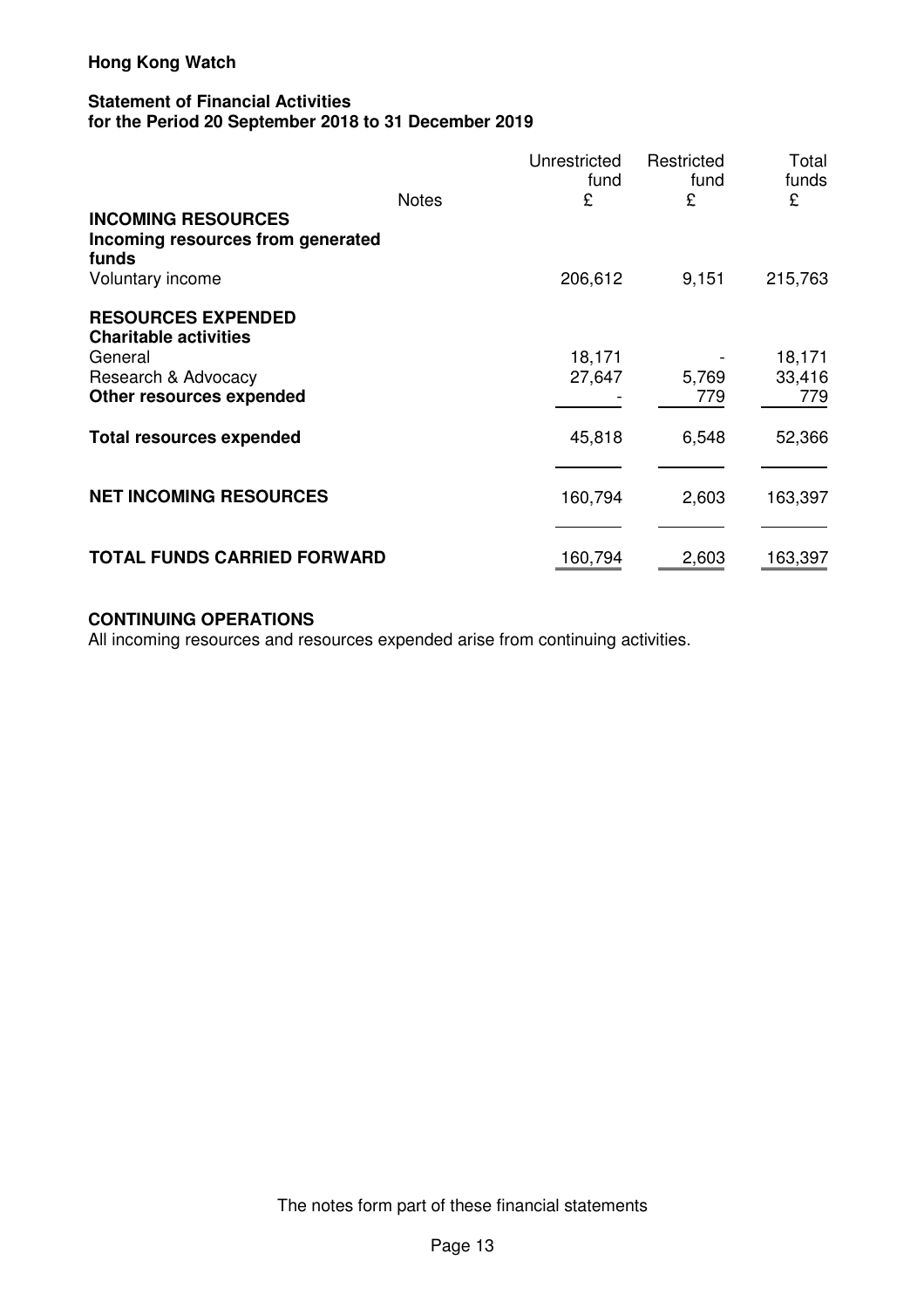#### **Balance Sheet At 31 December 2019**

|                                                               | <b>Notes</b> | Unrestricted<br>fund<br>£ | Restricted<br>fund<br>£ | Total<br>funds<br>£ |
|---------------------------------------------------------------|--------------|---------------------------|-------------------------|---------------------|
| <b>CURRENT ASSETS</b><br>Cash at bank                         |              | 162,535                   | 2,603                   | 165,138             |
| <b>CREDITORS</b><br>Amounts falling due within one year       | 4            | (1,741)                   |                         | (1,741)             |
| <b>NET CURRENT ASSETS</b>                                     |              | 160,794                   | 2,603                   | 163,397             |
| <b>TOTAL ASSETS LESS CURRENT</b><br><b>LIABILITIES</b>        |              | 160,794                   | 2,603                   | 163,397             |
| <b>NET ASSETS</b>                                             |              | 160,794                   | 2,603                   | 163,397             |
| <b>FUNDS</b><br>Unrestricted funds<br><b>Restricted funds</b> | 5            |                           |                         | 160,794<br>2,603    |
| <b>TOTAL FUNDS</b>                                            |              |                           |                         | 163,397             |

The financial statements were approved by the Board of Trustees on 30 October 2020.................... and were signed on its behalf by:

G. Sergeont

Gray Sergeant, Chair Trustee

The notes form part of these financial statements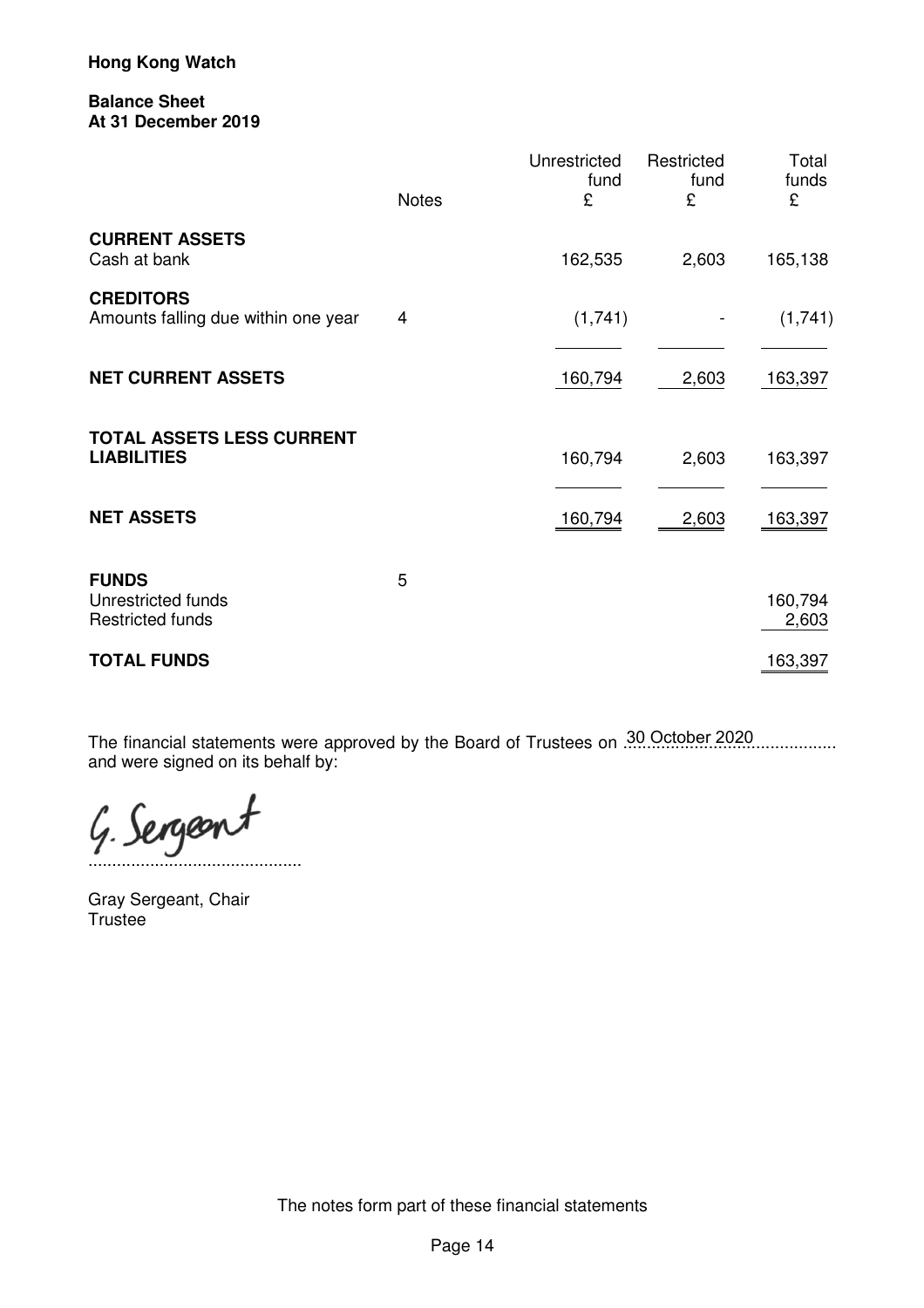#### **Notes to the Financial Statements for the Period 20 September 2018 to 31 December 2019**

# **1. ACCOUNTING POLICIES**

#### **Basis of preparing the financial statements**

The financial statements have been prepared in accordance with the Charities SORP (FRS 102) - Accounting and Reporting by Charities: Statement of Recommended Practice applicable to charities preparing their accounts in accordance with the Financial Reporting Standard applicable in the UK and Republic of Ireland (FRS 102) (effective 1 January 2015), the Financial Reporting Standard applicable in the UK and Republic of Ireland (FRS 102) and the Companies Act 2006.

Hong Kong Watch meets the definition of a public benefit entity under FRS 102.

Assets and liabilities are initially recognised at historical cost or transaction value unless otherwise stated in the relevant accounting policy.

#### **Incoming resources**

All incoming resources are included on the Statement of Financial Activities when the charity is legally entitled to the income and the amount can be quantified with reasonable accuracy.

#### **Resources expended**

Expenditure is accounted for on an accruals basis and has been classified under headings that aggregate all cost related to the category. Where costs cannot be directly attributed to particular headings they have been allocated to activities on a basis consistent with the use of resources.

#### **Taxation**

The charity is exempt from tax on its charitable activities.

#### **Fund accounting**

Unrestricted funds can be used in accordance with the charitable objectives at the discretion of the trustees.

Restricted funds can only be used for particular restricted purposes within the objects of the charity. Restrictions arise when specified by the donor or when funds are raised for particular restricted purposes.

# **2. TRUSTEES' REMUNERATION AND BENEFITS**

There were no trustees' remuneration or other benefits for the period ended 31 December 2019.

#### **Trustees' expenses**

Expenses reimbursed to trustees' for the period ended 31 December 2019 were £6,213, paid to 4 trustees for travel and meeting costs.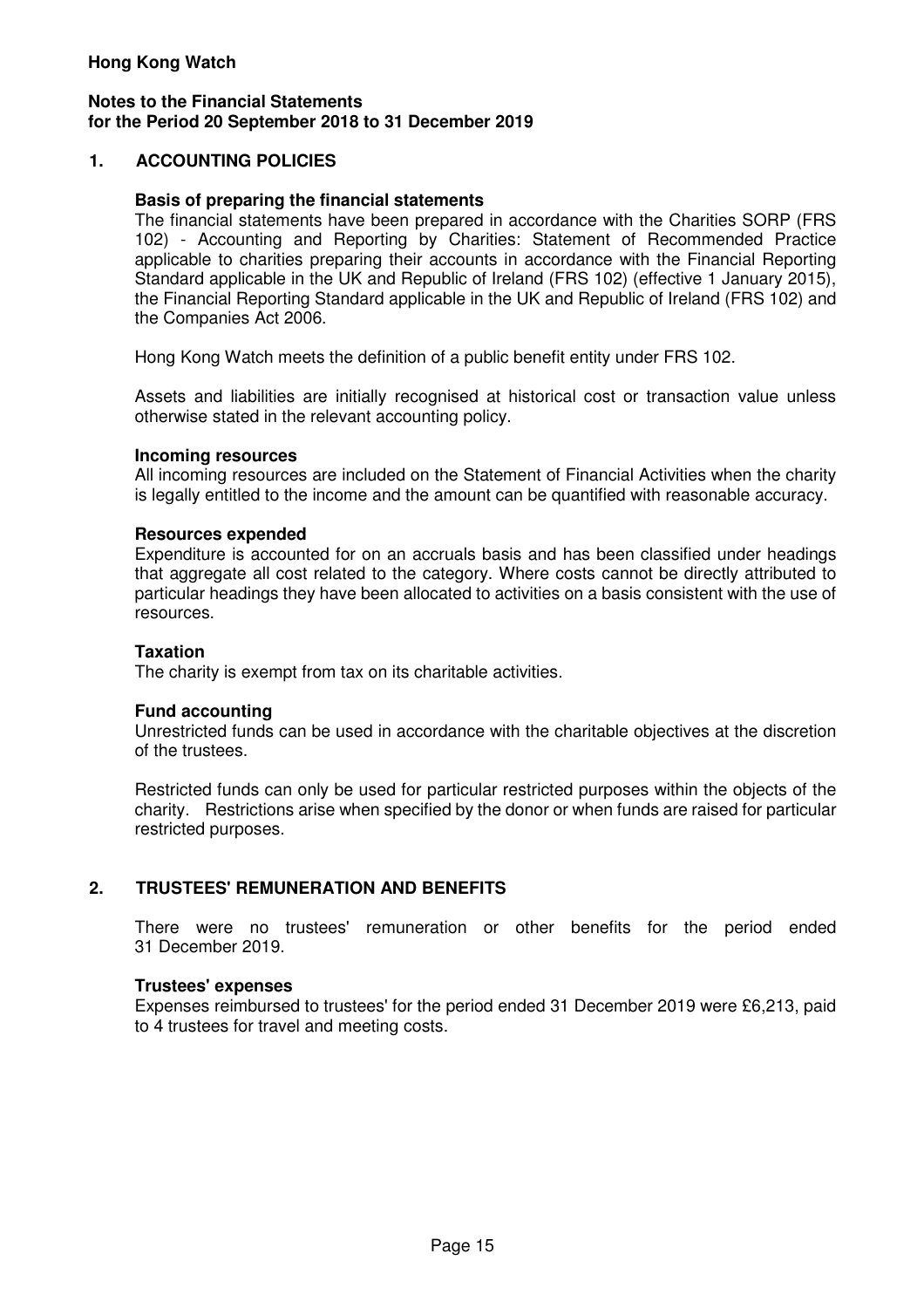#### **Notes to the Financial Statements - continued for the Period 20 September 2018 to 31 December 2019**

#### $3.$ **3. STAFF COSTS**

|    | Wages and salaries                                                                                              | £<br>31,223 |
|----|-----------------------------------------------------------------------------------------------------------------|-------------|
|    | The average monthly number of employees during the period was as follows:                                       |             |
| 4. | No employees received emoluments in excess of £60,000.<br><b>CREDITORS: AMOUNTS FALLING DUE WITHIN ONE YEAR</b> |             |
|    | Other creditors                                                                                                 | £           |

# **5. MOVEMENT IN FUNDS**

|                                           | <b>Net</b><br>movement<br>£ | in funds At 31.12.19<br>£ |
|-------------------------------------------|-----------------------------|---------------------------|
| <b>Unrestricted funds</b><br>General fund | 160,794                     | 160,794                   |
| <b>Restricted funds</b><br>Democracy Fund | 2,603                       | 2,603                     |
| <b>TOTAL FUNDS</b>                        | 163,397                     | 163,397                   |

Net movement in funds, included in the above are as follows:

|                                           | Incoming<br>resources<br>£ | Resources<br>expended<br>£ | Movement<br>in funds<br>£ |
|-------------------------------------------|----------------------------|----------------------------|---------------------------|
| <b>Unrestricted funds</b><br>General fund | 203,831                    | (43,037)                   | 160,794                   |
| <b>Restricted funds</b><br>Democracy Fund | 9,151                      | (6, 548)                   | 2,603                     |
| <b>TOTAL FUNDS</b>                        | 212,982                    | (49,585)                   | 163,397                   |